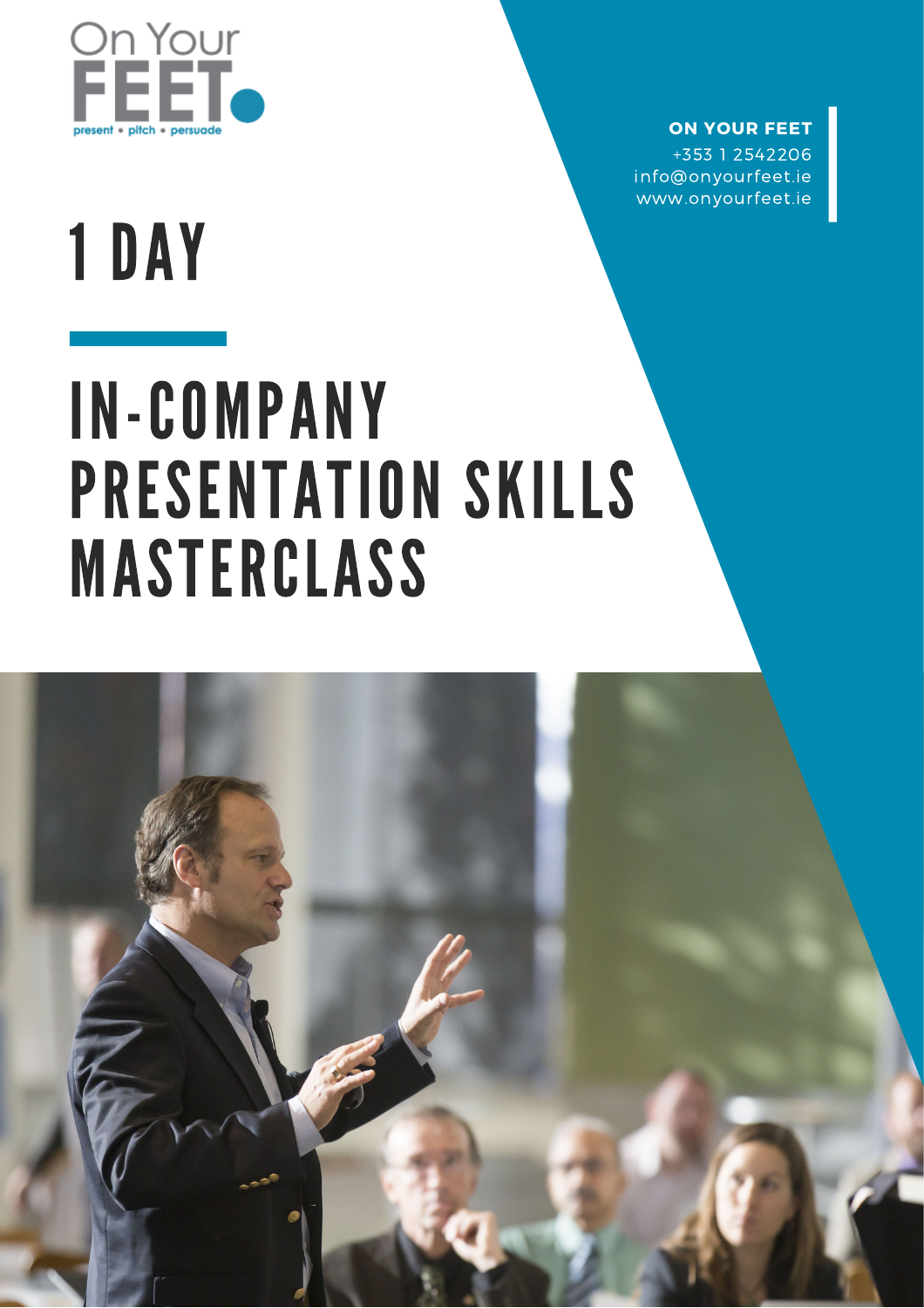#### 1 DAY IN-COMPANY PRESENTATION SKILLS MASTERCLASS

## PROGRAMME OVERVIEW

We use the latest in video technology to engage with each participant **before** the day of the training.

This fast paced, highly interactive videoed masterclass focuses on getting you "on your feet" as often as we can, helping each attendee bring their presentation skills to the next level.

While we do cover theory, we do it in a way that facilitates learning by discovery, making the content easier to digest and much more memorable.

### WHO WOULD BENEFIT

This programme is for those who wish to improve how they prepare for and deliver presentations.

While the focus is mainly on face to face presentations – the skills gained on this programme are relevant to any situation where you have to communicate verbally. This means that tools, techniques and skills are transferrable to help the attendees to also communicate with added impact on virtual presentations.

It is suitable for those who already have some experience presenting but want to bring their skills to the next level.

## CUSTOMISING YOUR PROGRAMME

Before any programme we have discussions with you and send you a Discovery Document to ascertain your required outcomes for your attendees. We tailor our objectives to match **your needs** so that you can achieve the maximum results from the programme.

A week or so prior to the programme we send each participant a link to our innovative video platform. There, they will be greeted by their facilitator who will introduce themselves and set the tone for the programme. The participants are then asked a few short questions, which they answer via the video platform.

There are **3 key benefits** of this exercise.





It gives the facilitator a feel for where each participant is in terms of current skill levels. This means that even though it is a group session, the facilitator can address the individual needs of each attendee. **3**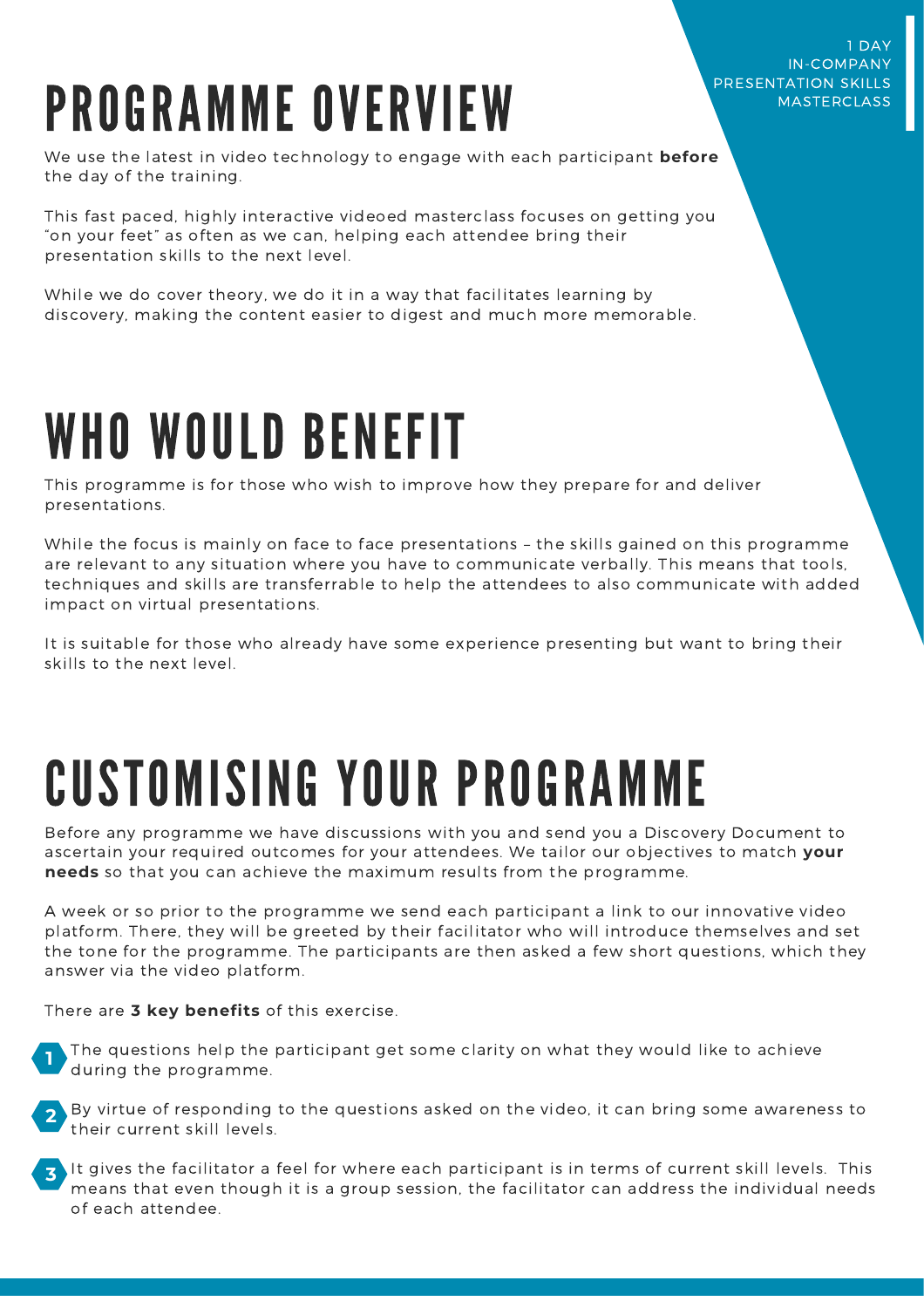# PROGRAMME OBJECTIVES

#### On completion of this 1 day programme, attendees will know how to:

- $\bullet$  Implement a simple 3-step matrix to prepare for success
- Identify and enhance their own natural style
- Use the SSS of presenting
- Use body language effectively
- Maximise vocal and visual impact
- **C** Engage and connect with an audience
- Control nerves
- **Present with increased self-confidence**
- 8 ways to open and 8 ways to close
- **O** Understand PowerPoint best practice

While there is an overall atmosphere of fun there is also a serious amount of learning taking place. In order to strike the best balance between personal attention and **supportive group dynamics**, we limit the number of attendees to **6-8**.

### METHODOLOGY

This programme is participatory, fast-moving and will have attendees up on their feet, more than once. Our focus is on the attendees learning through discovery rather than "lecture-style" delivery.



Attendees are asked a few short questions via video to help build awareness around their current skillset.



Each attendee will present twice to video, once in the morning and again towards the end of the day.



1 to 1 brief feedback, in a separate room, to each individual on their presentation style with very specific guidance on how to improve.



Flip charts will be used for brainstorming and gathering ideas.



I LOVED THE FACT THAT YOU WENT VERY DEEP IN UNDERSTANDING OUR AUDIENCE THROUGH PRE-CALLS AND YOUR DISCOVERY DOCUMENT, THAT REALLY HELPED IN GETTING THE MOST OUT OF THE DAY



Attendees will be split into small

Individual reflection time.

at certain points during the day.

groups to allow them to discuss topics

There will be opportunities for attendees

to contribute formally and ad hoc.

1 DAY IN-COMPANY PRESENTATION SKILLS **MASTERCLASS**